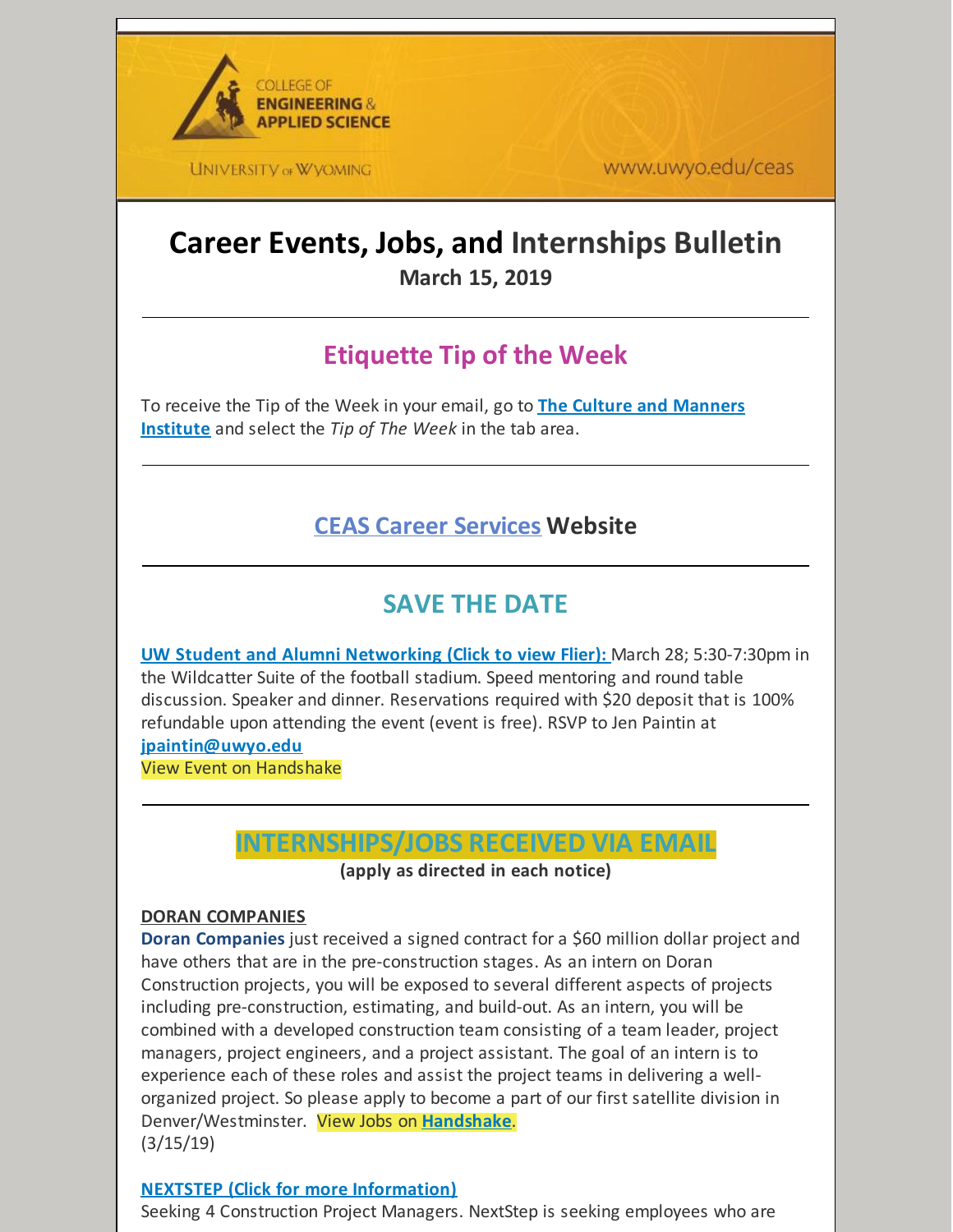upper level students, strong, experienced leaders, individuals with hands-on tool and building experience, individuals who are excited to lead in a Christian ministry setting, humble, hardworking, and flexible teammates, individuals looking to gain experience in budgeting, estimating and scheduling, and individuals who want to be out on worksites daily. Salary of \$2,000 (lodging and meals included). Full Time Position from May 17th - August 6th, 2019.

**To apply visit <https://nextstepministries.com/internship-application/>** (3/15/19)

## **SKOLD SPECIALTY**

Seeks a Project Manager for their Rapid City, SD Office. **Job responsibilities include;** estimating various product lines, making sales calls to contractors and architects, following-up on sales leads, issuing quotes, marketing product line, overseeing and/or performing site installations, working in field for gypsum underlayment installations, and updating job lists.

**Interested applicants should email their resume to [Mitch@skoldcompanies.com](mailto:Mitch@skoldcompanies.com).** (3/15/19)

#### **MWH CONSTRUCTORS**

MWH is a project delivery company with a focus on water and energy. With the ultimate goal of delivering maximum value to municipal, federal and industrial clients and their local communities, they offer single-source integrated construction services and project delivery methods that incorporate industry-leading pre-construction services and safety practices. Visit their website at **<https://mwhconstructors.jobs/>** to view all job openings! **Interested candidate can send resumes to Kane Bormann at Kane.Bormann@stantec.com and John Caskey at john.caskey@stantec.com** (3/15/19)

#### **FIDELITY [INVESTMENTS](https://files.constantcontact.com/b2624f04701/03c9d73d-2129-484b-a87e-984d8711d670.pdf) (Click to view Flier)**

The Artificial Intelligence Center of Excellence (AI COE) at Fidelity Investments is looking for Research Interns for Summer 2019 in Boston, MA to conduct research on areas related but not limited to Artificial Intelligence, Operations Research, Recommender Systems, Constraint Programming, Mathematical Programming, AutoML and Integration of Machine Learning and Discrete Optimization. **Interested students can contact Serdar Kadioglu [<serdar.kadioglu@fmr.com](mailto:serdar.kadioglu@fmr.com)>** (3/15/19)

## **WYDOT- [LARAMIE](https://files.constantcontact.com/b2624f04701/fb24ca9d-bdda-4612-8a01-d38ba03b7d34.doc) DESIGN SQUAD (Click to view Flier)**

**Seeking to fill four Design Assistant positions.** The purpose of the Laramie Design Team is to provide a work-study program for undergraduate engineering students interested in continuing their education, while simultaneously working part- time on a highway design team. Students in the Design Team are provided with training in the fundamental principles and techniques of highway design and with actual design experience, and are encouraged to continue their employment with the Wyoming Department of Transportation upon graduation.

**Candidates must submit state application via state website by April 19, 2019. By April 19, 2019, candidates must attach transcripts of relevant course work, letter(s) of recommendation and a personal statement (at least ½ page long, stating why the candidate is interested in this position and giving anticipated graduation date) to jim.kladianos@uwyo.edu or submit hard copies to: Jim Kladianos**

**WYDOT Design Squad University of Wyoming 1000 E. University Ave**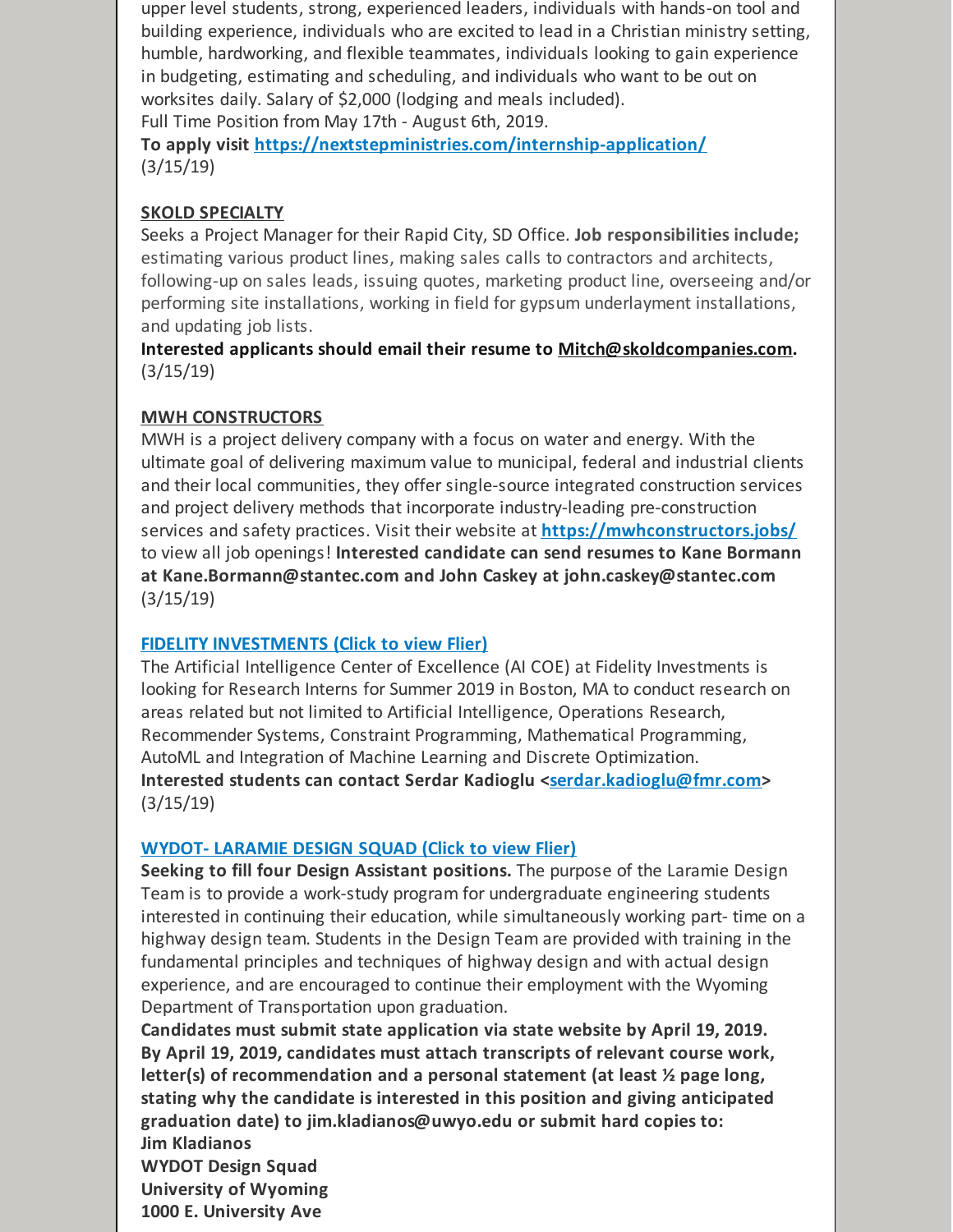**Civil & Architectural Engineering Dept. 3295 Laramie, WY 82071 Visit [https://www.governmentjobs.com/careers/wyoming/jobs/2375921/tnde03-](https://www.governmentjobs.com/careers/wyoming/jobs/2375921/tnde03-10102-design-assistant-laramie) 10102-design-assistant-laramie for more information.** (3/15/19)

## **BLACK HILLS ENERGY (Click for more [Information\)](https://wyoming.joinhandshake.com/jobs/2513948)**

Seeks Electrical Engineering Intern for Distribution Engineering position in Pueblo, CO. You will tackle a real-world project and present it to members of their Executive Team. These projects are designed to enhance your communication and teamwork skills, as you will be collaborating with individuals across all functions within their organization. You will also work alongside professionals in your field, gaining in-depth knowledge about the energy industry and your chosen field of expertise. This role will support and assist with various Distribution Planning projects as assigned within the Company's Transmission & Distribution Planning Department.

**Apply through Handshake.**

(3/15/19)

#### **EXTHERID [BIOSCIENCES](https://files.constantcontact.com/b2624f04701/513fa69e-e82a-4a42-8305-d5f5bfb3bb84.docx) (Click to view Flier)**

Seeks a Research Scientist for position in Jackson, Wyoming. Extherid Biosciences is an organization that develops new technologies to treat infectious diseases caused by antibiotic-resistant organisms. We are seeking an individual to fill a Research Scientist position (full-time 40 hr/week). The scientist will join a multifaceted team of scientists, entrepreneurs, and innovators. The scientist will perform many tasks in the research process including formulating testable hypotheses, learning established protocols, and developing new protocols. The scientist will work closely with other researchers to analyze data, write technical reports, and participate in presentations to relay findings to the research team and external partners. Moreover, the scientist will participate in maintaining and improving Extherid's quality management system. **Applicants must submit a CV, personal statement, and 2-3 recommendation letters to [careers@extherid.com](mailto:careers@extherid.com) by April 1, 2019 at 11:59 PM (MST).** (3/15/19)

#### **SPECTRUM**

Seeks a Project Administrator. Responsible for assisting in management, planning, monitoring and reporting on key projects. Coordinate project details, data collection, reporting and communication to successfully drive project efforts. Preferred Bachelor's degree in Telecommunications or related field. View job on **[Handshake](https://wyoming.joinhandshake.com/jobs/2365359)**. (3/8/19)

#### **IDAHO NATIONAL LABORATORY**

Idaho National Laboratory has a summer internship openings in Architectural Engineering. To view internship opportunities visit

**[https://inl.taleo.net/careersection/inl\\_intern/jobsearch.ftl?](https://inl.taleo.net/careersection/inl_intern/jobsearch.ftl?lang=en&portal=8210010144) lang=en&portal=8210010144**. Also, for question or more information contact Myken Johnson, Internship Specialist, at **[myken.johnson@inl.gov](mailto:myken.johnson@inl.gov)**. Apply through the above website.

(3/8/19)

#### **CITY OF [CHEYENNE,](https://files.constantcontact.com/b2624f04701/288c06da-d397-4495-8954-1bf99d19dfd3.pdf) BOARD OF PUBLIC UTILITIES [\(Click](https://files.constantcontact.com/b2624f04701/288c06da-d397-4495-8954-1bf99d19dfd3.pdf) to view Flier)**

Seeks a Capital Projects Engineer. With direction from more senior staff, the Capital Projects Engineer I exhibits the ability to manage routine projects, support organizational processes, and participate in training other staff in project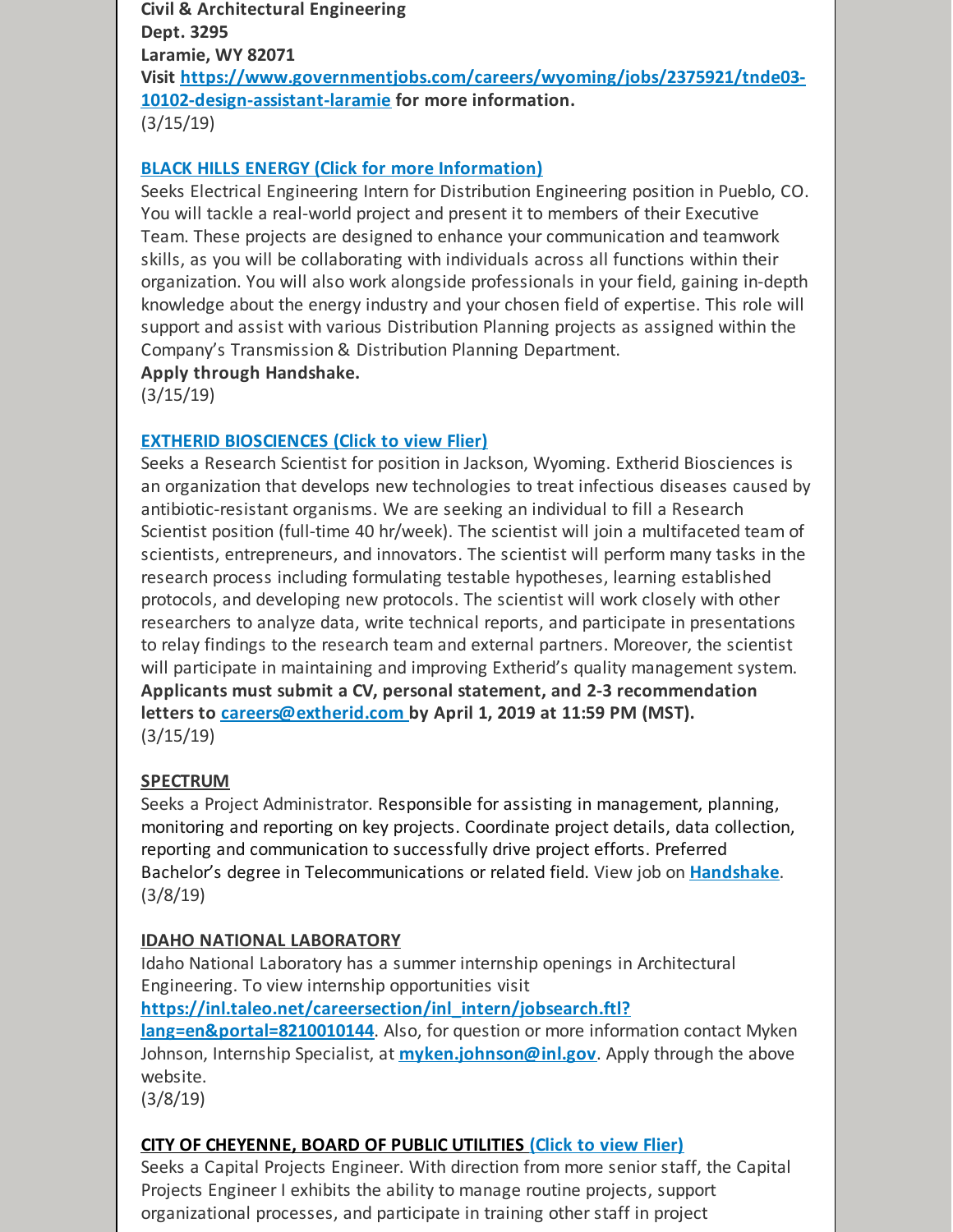management practices. For more information visit

**<https://www.cheyennecity.org/157/BOPU-Water-Sewer>** or contact Rocio Tripp at **[rtripp@cheyennebopu.org](mailto:rtripp@cheyennebopu.org)**

To apply complete an application **[\(attached\)](https://files.constantcontact.com/b2624f04701/3552df78-ccb4-4fd1-9d8f-d2db4e91a7ba.pdf)** and submit via email, fax or in-person. (3/8/19)

## **AVI PROFESSIONAL CORPORATION**

AVI is seeking Surveying Interns and also has Full-Time Job positions in their Cheyenne office. Immediate openings for full-time/part-time Civil Engineers/EIT/CAD Operator, to work in our corporate office located in Cheyenne, Wyoming for work throughout Wyoming and Colorado. Salary based upon individual experience and software competence. The full time position is listed at

**<http://avipc.com/index.php/employment/>** but the internship description isn't located on their website but likely it will be similar to the full-time position but with less responsibility. If interested in either full-time (post-graduation job) or the summer internship, **send resumes to [avi@avipc.com](mailto:avi@avipc.com)**

(3/8/19)

## **TRIHYDRO CORPORATION**

Seeks a CADD Intern for a paid position with about 8-10 hours of work per week. Gain valuable experience as a paid intern working with the Trihydro CADD and GIS Services Team in the Infrastructure and Natural Resources Business Unit. Your responsibilities will include using Autodesk software (AutoCAD & Civil 3D) for civil engineering and environmental consulting project needs. Experience with AutoCAD, Civil 3D, ArcGIS Desktop Suite and Bentley MicroStation is a plus. This is a temporary, non-benefited, internship position. View job on **[Handshake.](https://app.joinhandshake.com/jobs/2506080)**

**Apply at <https://www.trihydro.com/about-us/careers> with application, resume, and cover letter.**

(3/8/19)

## **HNTB**

Seeks an Engineer-Traffic in their Salt Lake City, Utah office. Candidate must have **Bachelor's** degree in Engineering. The ideal candidate would have some working knowledge of MicroStation and AutoCAD. The candidate will participate in the collection and analysis of data and the preparation of satisfactory designs. The candidate will perform design calculations, conduct investigative analyses toward completion of assigned design tasks, and direct preparation of design drawings and/or specifications. For more information visit their website **[here](https://careers-hntb.icims.com/jobs/19648/engineer--traffic/job?utm_campaign=google_jobs_apply&utm_source=google_jobs_apply&utm_medium=organic&mobile=false&width=1037&height=500&bga=true&needsRedirect=false&jan1offset=-420&jun1offset=-360)**. To apply send resumes to Ryan Koller at **[rkoller@hntb.com.](mailto:rkoller@hntb.com)**

(3/8/19)

## **FMG ENGINEERING**

FMG Engineering Inc. is a leading multi-discipline consulting engineering firm in Rapid City, SD. We have an opportunity for an entry-level, full-time, civil engineer to join our firm. Responsibilities will include civil design and construction observation and documentation. Familiarity with GIS, AutoCAD Civil 3D and Microstation preferred. Candidate will be expected to obtain SD PE. Send cover letter and resume to: **[info@fmgengineering.com](mailto:info@fmgengineering.com)**

[Visit](https://www.fmgengineering.com) **<https://www.fmgengineering.com>** for more [information.](https://www.fmgengineering.com)  $(3/1/19)$ 

## **UW COLLEGE OF ENGINEERING AND APPLIED SCIENCES**

Seeks a Conference Assistant for the Engineering Summer Program (ESP). ESP is a week long program that engages top high school students from across the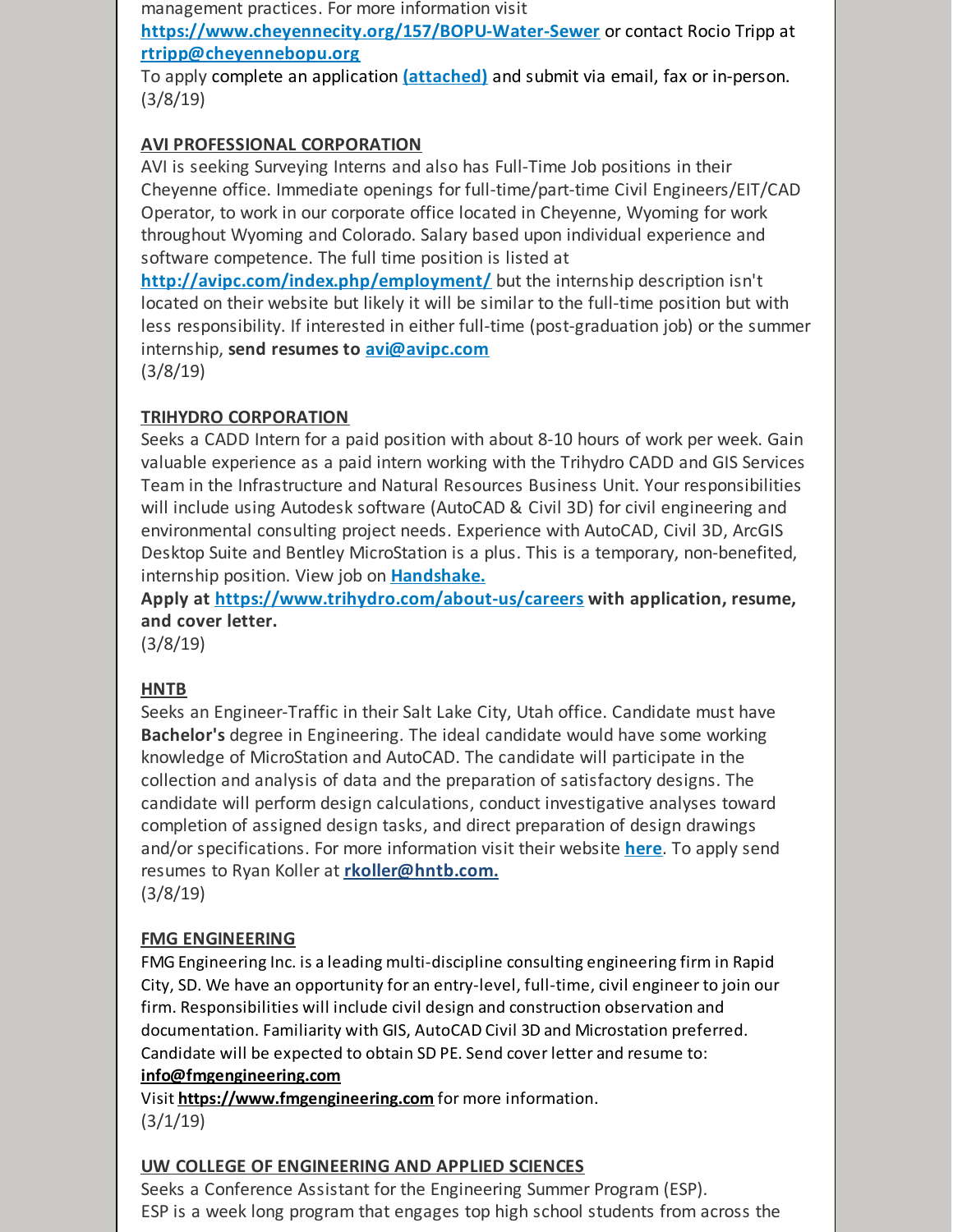nation in exploring academic and professional career opportunities in engineering. The program dates are June 16th through June 22nd, 2019. The deadline to apply is April 2, 2019. **To apply email resume and 300 word cover letter to tfreedman@uwyo.edu explaining why you are interested.**  $(3/1/19)$ 

## **US ARMY CORPS OF ENGINEERS**

The **US Army Corps of Engineers** has multiple civilian job opportunities including those for Architects, Civil Engineers, Electrical Engineers, Mechanical Engineers, etc. Learn more from this website **<https://www.usace.army.mil/>** and if interested in being considered for open positions, send your resume as an attachment to Jeffrey Kaiser, P. E. **[Jeffrey.B.Kaiser@usace.army.mil.](mailto:Jeffrey.B.Kaiser@usace.army.mil)** If wanting to find out more about the USACE, contact Jeff at his FE Warren office; phone numbers below.

Jeff Kaiser, P.E. Resident Engineer FE Warren Resident Office Phone: (307) 773-3006 Cell: (307) 630-1285  $(3/1/19)$ 

## **E-470 PUBLIC HIGHWAY [AUTHORITY](https://files.constantcontact.com/b2624f04701/d8ffa485-930a-4ae4-b3f2-3f15ead3ca97.pdf) [\(Click](https://files.constantcontact.com/b2624f04701/d8ffa485-930a-4ae4-b3f2-3f15ead3ca97.pdf) to view Flier)**

**Seeking Interns for Summer 2019.** Hourly wage will be \$15.50 per hour. This is a temporary position with no benefits. Toll incurred while commuting to and from work will be reimbursed. **E-470 2018 Summer Internship [Presentation](https://www.youtube.com/watch?v=69y2FYAXa0M&feature=youtu.be) (w/ UW Student) Interested candidates should submit resume and a cover letter to**

**[jkramer@e-470.com](mailto:jkramer@e-470.com)**

(3/1/19)

## **NAVAL NUCLEAR [LABORATORY](https://files.constantcontact.com/b2624f04701/16d9d4d4-3fea-4e92-b58d-597cf144e00e.pdf) (Click to view [Fliers\)](https://files.constantcontact.com/b2624f04701/16d9d4d4-3fea-4e92-b58d-597cf144e00e.pdf)**

Seeking interns for Summer 2020. NNL intern positions provide technical opportunities in challenging and diverse ranges of work assignments. NNL is the US Navy's trusted partner for superior propulsion design, technology, testing, training, and support. MUST HAVE US CITIZENSHIP. Open application dates are March 18- March 29, 2019. **To apply go to [NavalNuclearLab.energy.gov](http://navalnuclearlab.energy.gov)**

 $(3/1/19)$ 

## **CLOUD PEAK ENERGY RESOURCES**

Seeks an **Electrical Engineering Intern** for Summer 2019. This internship allows you to experience how your chosen discipline of study is applied in the mining industry, gain exposure to Cloud Peak Energy culture, provides challenging projects and tasks to help build career portfolio, gives you the opportunity to build relationships and network with many professionals, provides excellent opportunity for earning income while learning in your discipline of study, and housing allowance while in the program.

**Send resumes to Shelly Rose at [Shelly.Rose@cldpk.com](mailto:Shelly.Rose@cldpk.com). Visit [www.cloudpeakenergy.com](http://www.cloudpeakenergy.com) for more information.** (2/22/19)

## **[TUNGSTEN](https://files.constantcontact.com/b2624f04701/28fb3c24-0eec-4681-a480-d44dd2145f61.pptx) PARTS WYOMING [\(Click](https://files.constantcontact.com/b2624f04701/28fb3c24-0eec-4681-a480-d44dd2145f61.pptx) to view Flier)**

Has positions available for the Summer and/or for students while going to college. Available Positions;

- Material Handlers
- Machinist
- Quality Control Tech